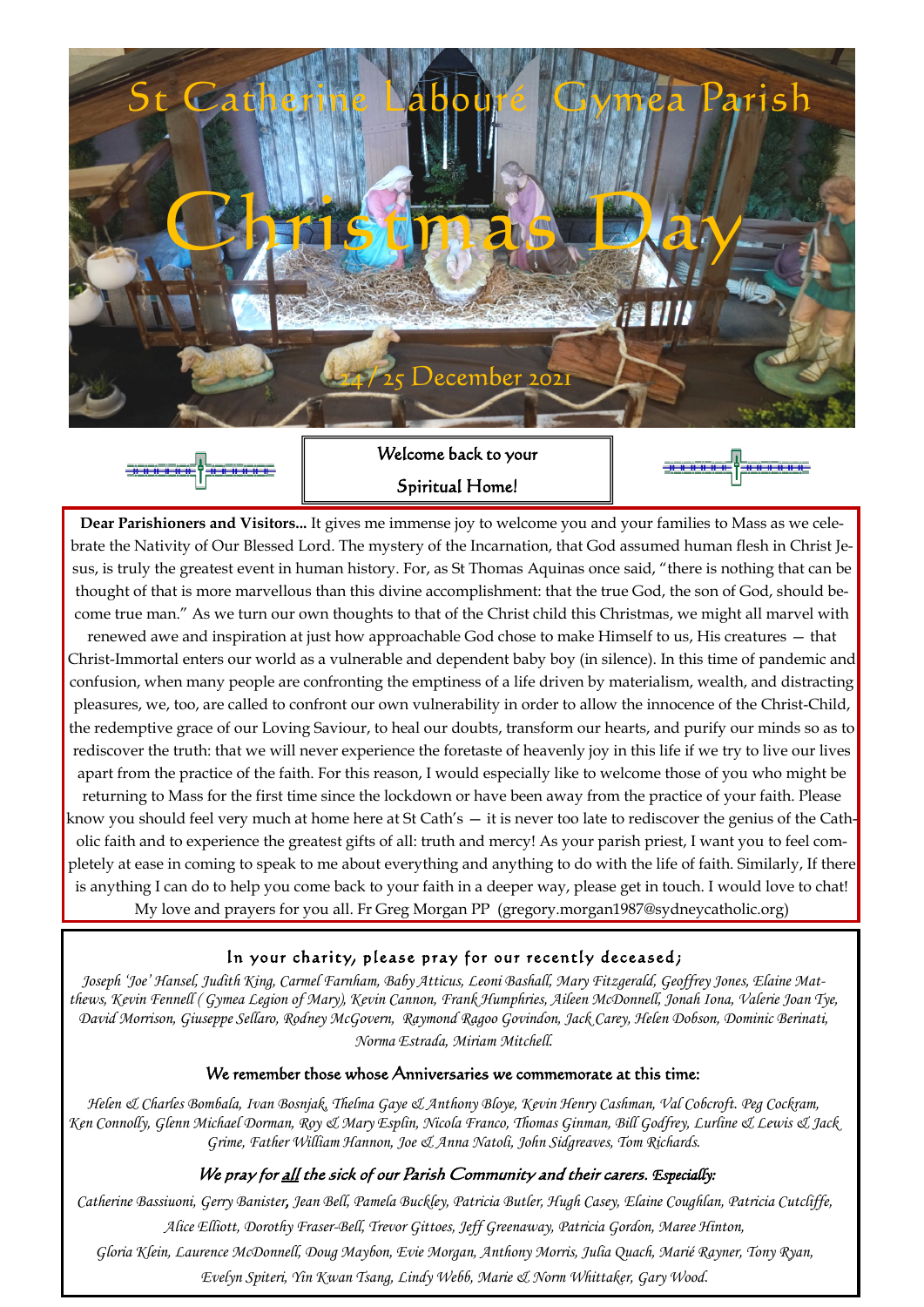# Parish News

**A HAPPY & HOLY CHRISTMAS**: Fr Greg and the parish staff would like to wish you and your families a very blessed Christmas and God's choicest blessings for the New Year of Grace, 2022. I pray especially that we will all put Our Lord at the centre of our lives; knowing that our Catholic faith is the ultimate gateway to true joy in this life and eternal beatitude in the next! It is such a privilege to be your parish priest and I am very excited about the year ahead. But this is your parish, so please think of how you might use your gifts and talents to get more involved. God bless!

**SUNDAY MASS TIMES:** Christmas, like every Sunday, is a Holy Day of obligation. As you know, Christmas falls on a Saturday this year but we are still *obliged* to attend Mass on Sunday, Feast of the Holy Family. (Even Jesus, God-Incarnate, went to the synagogue every Sabbath leaving us a poignant example of how we are to keep the Sabbath Day holy.) A good Christmas present to Jesus is to keep our commitment to Sunday Mass! I promise, the homily will be three minutes tops! You can time me...**Mass times on Sunday 26th December will be: 7:30am, 9:30am, and 5pm ! See you there!!**

# **There will be no evening Mass on Christmas Day/no Saturday Vigil.**

**WEEKDAY MASSES AFTER CHRISTMAS:** 

Please be advised that Mass on Monday 27th and Tuesday 28th will be at **12:00 noon** (not 9.15am). There will be no Adoration of the Blessed Sacrament before Mass on these days. Adoration before Mass will resume on Wednesday 29th December at 8:30am.

**NEW YEARS EVE MASS:** Start the year on a

spiritual high. On the 31st December, join me for Adoration of the Blessed Sacrament from 11pm to 11:45pm followed by Benediction. Mass for the Solemnity of Mary, Mother of God, will then be celebrated at Midnight. Mass will also be celebrated on New Years Day at **12pm Noon** (not 9.15am). What better way is there to bring in the New Year of Grace, 2022, than with Our Lord! **MASKS:** Are now mandated indoors but there are no limits on the number of people at Masses.

**WHAT'S ON IN OUR PARISH IN 2022:** Please take home the insert with this week's bulletin. If you have any ideas or initiatives that you would like to propose to build up God's Kingdom here in Gymea, please let Fr Greg know. He is very keen to hear your thoughts and suggestions.

**CHRISTMAS OFFERING ENVELOPES:** Along the pews you will find envelopes with the words "Christmas Offering". Money placed into these envelopes goes into a central fund that supports the Clergy of the Archdiocese and covers certain housekeeping expenses here in our parish. It would be great if St Cath's is able to raise enough funds such that we are able to support poorer parishes that are unable to pay for such expenses. Thank you for your generosity. You can place the Christmas envelopes in either collection bag.

**COLLECTIONS:** Following a recent audit, we have been asked to now follow Archdiocesan protocols/policy with respect to collections. The first collection goes towards Pastoral Revenue (the central fund described above), the second collection goes into the Church Account.

**ADVENT ALMSGIVING:** On behalf of the Committee for the Corporal & Spiritual Works of Mercy here in our parish, I would like to express my sincere and utmost gratitude to you all for your exceptional generosity these past weeks. Over \$5,000 was raised for our St Vincent De Paul Conference, \$3,000 was raised to purchase new books for an impoverished school in Fiji, and a little over \$2,0000 was raised to help repair the roof of the Cathedral Church in Dilli, East-Timor. Thank you again!

**REFUGEES FROM AFGHANISTAN:** I have had

further communication with the local council about supporting refugees from Afghanistan. Besides offering our community car to help transport them to English classes across Sydney, I have also offered to support them with low-cost housing/appliances/furniture. We already have sourced a few items, but if you possess (or know of someone who does) any such items that are in good working order but are no longer needed, please have a chat to me in the new year.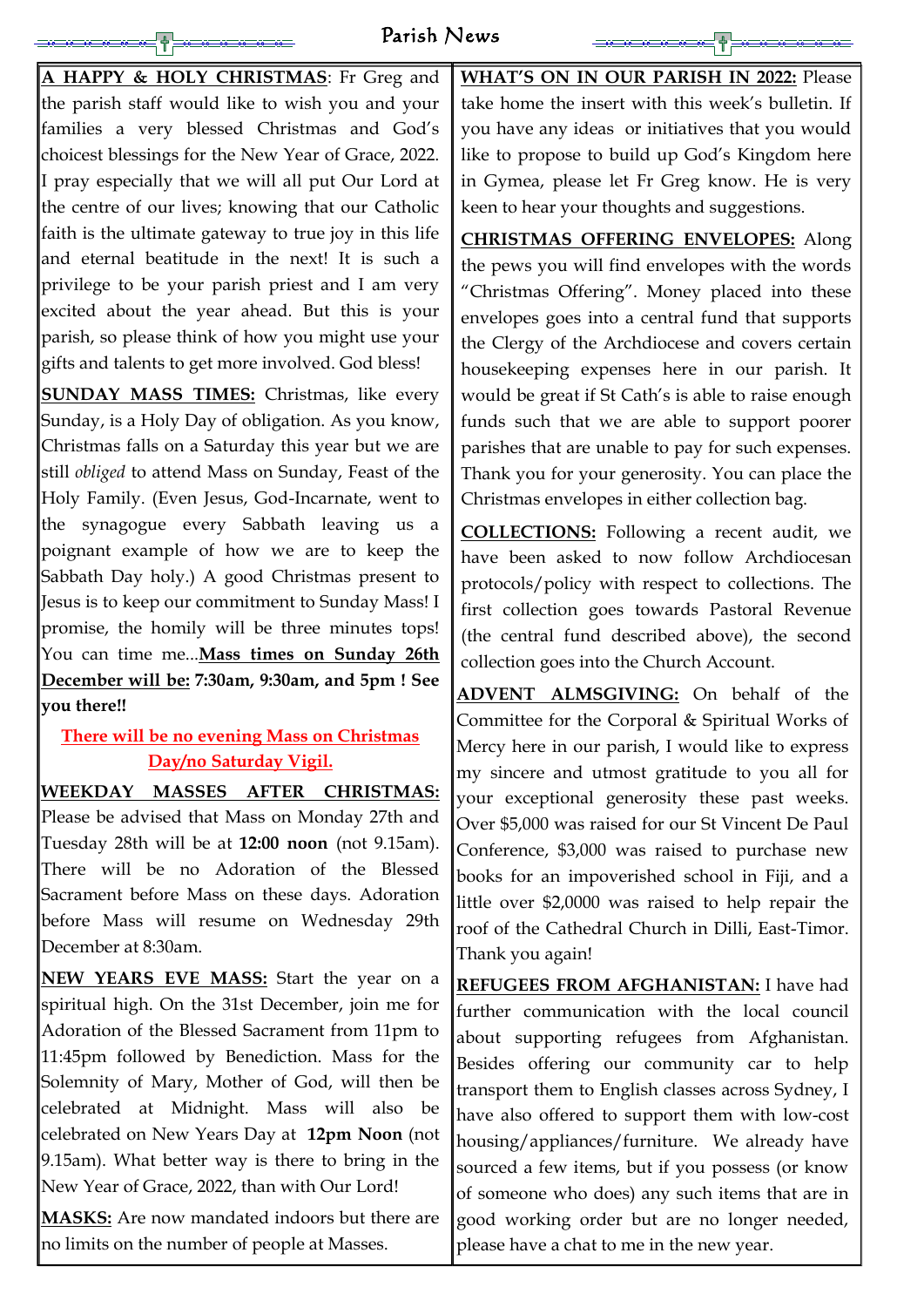# Parish News

**ADVENT ADORATION:** It was truly wonderful to see so many people coming to the Church over the past week to adore Our Lord in the Eucharist. All the hours were filled with willing and prayerful adorers. I especially commend the couple who stayed from 6pm until 9.30pm one evening to ensure Our Lord was not left alone. Thank you to everyone who came to pray for our parish community. As I said, a praying parish is/ will become a thriving parish. My dream would be to have Adoration of the Blessed Sacrament all through the day (and maybe even the night!). But slow steps...

**FUNERAL OF JUDITH KING:** Will be celebrated here at St Cath's on Wednesday 29th December at 11am.

**BONNIE VIEW DEVELOPMENT:** Thank you to all those parishioners who took an interest in the suggested redevelopment of 10 & 12 Bonnie View Street by Catholic Care. As I said the other week, the patrimony of this parish does not belong to me but to you, the parishioners, and, thus, I appreciate everyone taking a vested interest in such matters. For those of you who have completed the feedback forms, feel free to put them in the parish letter box or in the box at the back of the Church. A question has been raised about the exact remuneration to the parish. We are expected to receive \$100,000 PA (CPI indexed) over the proposed 15 year lease. Further details will be given in the new year from members of the Parish Finance Committee.

**VOLUNTEERS NEEDED:** The parish community would warmly welcome anyone interested in assisting with **reading/serving/acolyting** at Mass. We are also looking for anyone who might be able to assist with the **care of our gardens and for new catechists** All are welcome to chat with Fr Greg if they are open to getting involved. I am delighted with the number of people who have already come forward, but I would love for everyone to be involved. Training will be provided in the new year (dates TBC). **ADVENT CATECHESIS TALKS:** I was very impressed with the turn out for the four Advent catechesis. I thought our final QandA on Wednesday night was particularly stimulating with some wonderful, thought provoking, questions from parishioners. I hope to develop and increase the opportunities for faith formation in 2022.

**CORPORAL AND SPIRITUAL WORKS OF MERCY:** I would like to ask the members of the committee to meet on Thursday 17th February to begin plan for activities in 2022.

**CONFESSIONS/BENEDICTION:** will be available before and after every Weekday Mass (including Saturdays). Just approach me. On Saturdays, I will be in the confessional immediately following the 9:15 am Mass for as long as necessary and from 4:30— 4:55 pm.

Benediction will take place henceforth *every* Friday and Saturday immediately prior to the 9.15am Mass.

**GRATITUDE:** Fr Greg would like to say "thank you very much indeed" for the kind and thoughtful gifts and cards he has received from parishioners. Thank you very much again.

**FRIENDSHIP CLUB:** Is a marvellous asset to our parish. The Club provides a fun and faith-filled forum for senior members of our parish/local community to form new (and sustain old)

friendships. New members are always welcome!

**LEGION OF MARY:** Meets every Thursday morning at 10am (in the parish conference room). New members always welcome!

**MEDJUGORE PRAYER GROUP:** Did you know we have a wonderful group of faith-filled parishioners who gather each Thursday evening at 6pm in our church to say the rosary and some special prayers? Why not join them? Everyone is welcome! The next prayer meeting will take place on the 6th January.

**CHRISTMAS GREETINGS:** The Archbishop's Christmas message is available via the Archdiocesan website. The parish has also received Christmas greetings and the assurance of prayers from a number of former priests of (or who have supplied in) the parish including Fr Josh Michels, Fr Anthony Robbie, and Mons Rayner. Bishop Umbers, our regional Bishop, also sends his Christmas greetings. **FACEBOOK PAGE:** Remember to like our Facebook Page! I am very grateful to one of our younger parishioners who is running this now. **CATECHIST CORNER:** Please get in touch with Fr Greg if you would like to become a catechist next year. Now is the time to step forward! Training will be provided and you get to join a wonderful group of parishioners. A great way to make new friendships, too!